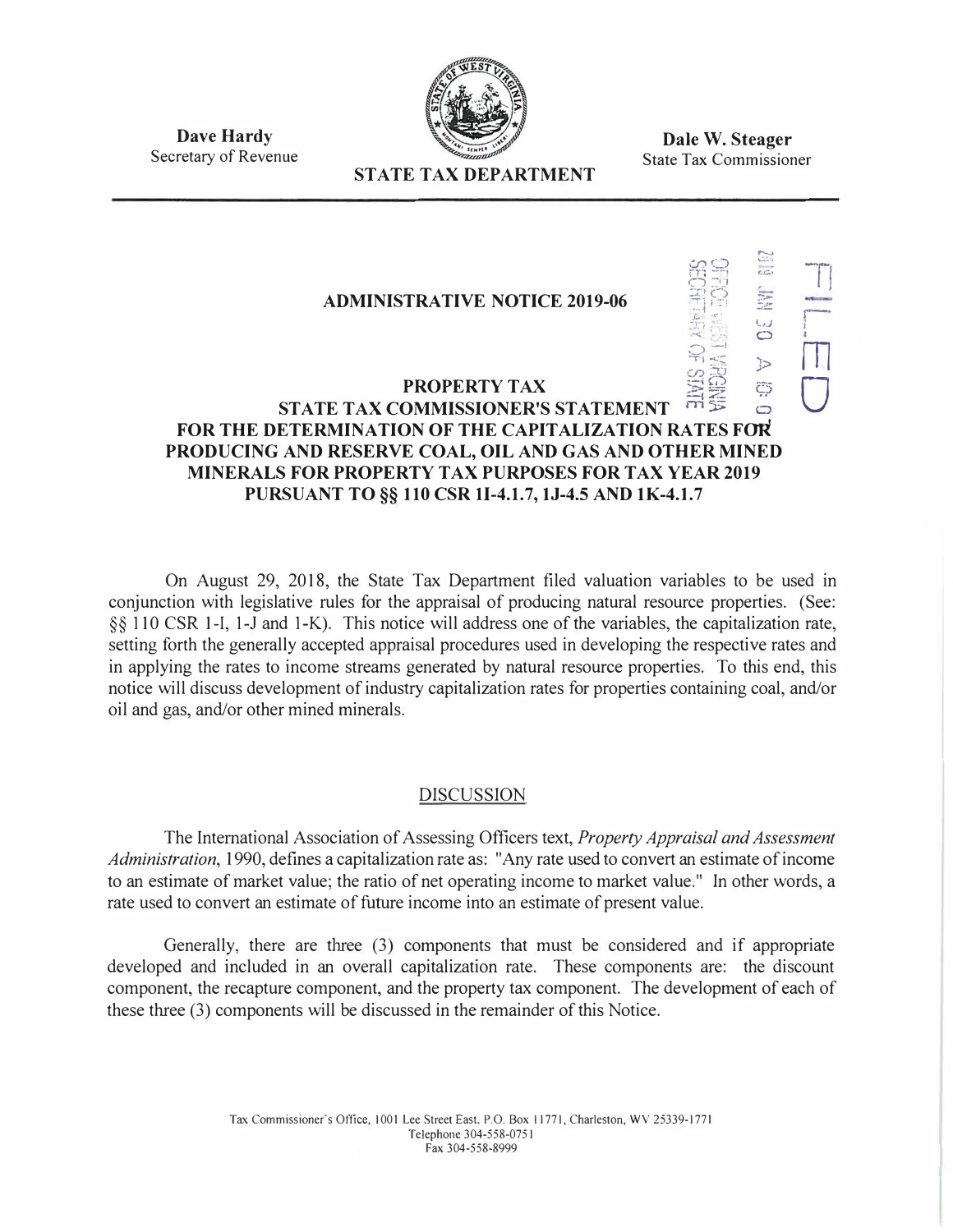#### DISCOUNT COMPONENT

Of the three (3) generally accepted methods of estimating a discount component, the bandsof-investment method and the summation method have received primary consideration. Consideration was given to use of the comparison method; however, the Tax Department is of the opinion that the bands-of-investment and summation methods are the more appropriate methods to employ for properties containing coal, and/or oil and gas, and/or other mined minerals as there are a limited number of sales of these types of properties and these methods lend themselves more readily to the conversion of the equity rate portion of the discount component to a pre-tax rate.

The first step in the process is to construct a capital structure. The capital structure of an industry depicts typically the sources of capital financing (i.e.: what portion of the total capital financing is raised through debt and through equity financing). The Tax Department developed an average industry capital structure based on mining and oil and gas industries as grouped in the Value Line Investment Survey. The capital structure was segregated into percentages of capital financing generated through debt and through equity financing in order to develop a profile for typical leveraging characteristics by type industry. (Equity financing represents capital acquired through sale of stock and earnings retention and debt financing represents capital acquired through issuance of instruments of debt.)

Once the capital structure had been established a return on investment is developed for each financing band. The Tax Department analyzed the financial information of companies grouped by industry in the Value Line Investment Survey in order to develop a return by type industry for common stocks. This "after-tax" return was then adjusted to a "pre-tax" return where applicable and used in developing the equity portion of the discount component.

The debt return for the debt finance band was established, by adding two percent (2%) to the Prime Rate Charged by Banks as published in the Economic Indicators Prepared by the Council of Economic Advisors for the Joint Economic Committee. Once a safe rate and a risk rate are developed from the previously mentioned analysis, a management rate (for management of investment portfolios), a non-liquidity rate (time required to sell the investment), and an inflation rate (rate used to adjust the discount component to a real rate net of inflationary expectations) are estimated.

### RECAPTURE COMPONENT

The discount component previously discussed provides an investor with a rate of return-oninvestment (interest). The second capitalization rate component, recapture, provides the investor with a return-of-investment principal (i.e.: provides an estimate of return necessary for the investor to recover the principal invested). Once a capitalization rate has been developed for coal, oil and gas, and other mined mineral properties, the income series is discounted to present worth through selection of a multiplier(s) extracted from a standard mid-year life Inwood table. The Inwood table has a factor for recapture built into the table coefficients thus removing the need to separately accommodate for recapture in the capitalization rate.